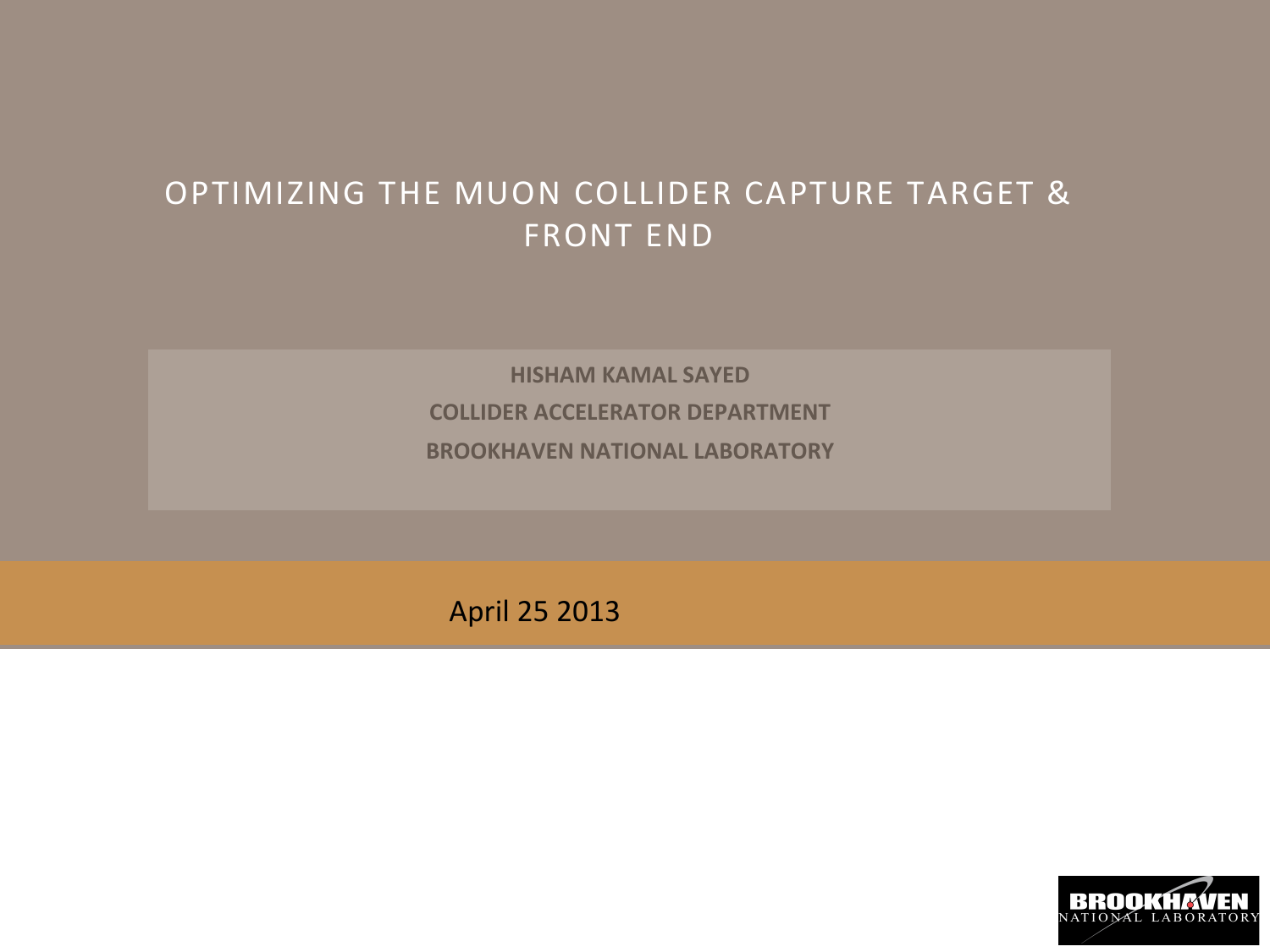## **NEW SHORT TARGET CAPTURE MAGNET (WEGGEL)**

Muon Target Short Taper Magnet taper length =7 m- B=20-1.5 T



KH*A*UEN<br>Laboratory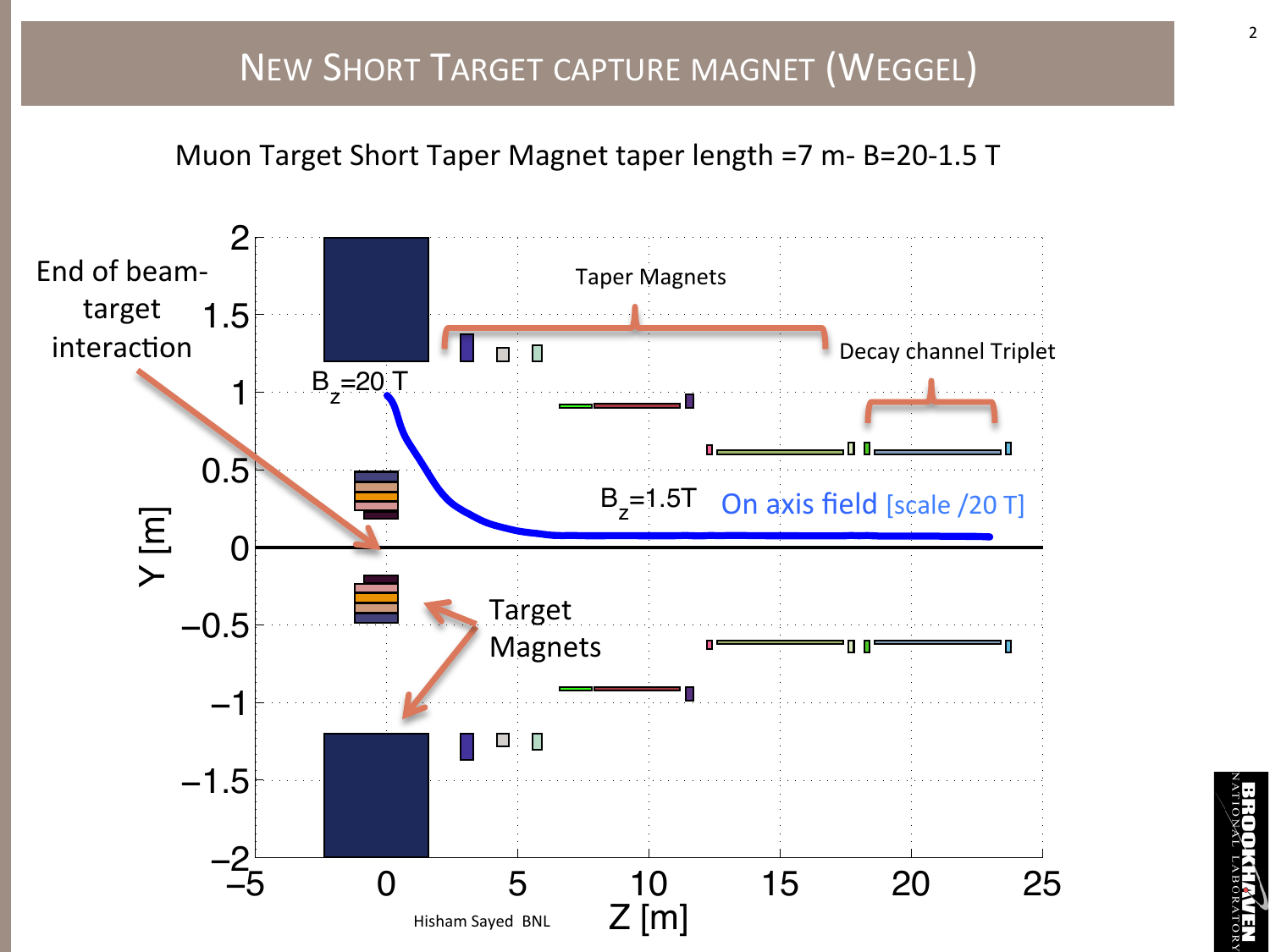## **NEW SHORT TARGET CAPTURE MAGNET (WEGGEL)**





KHANEN<br>LABORATOR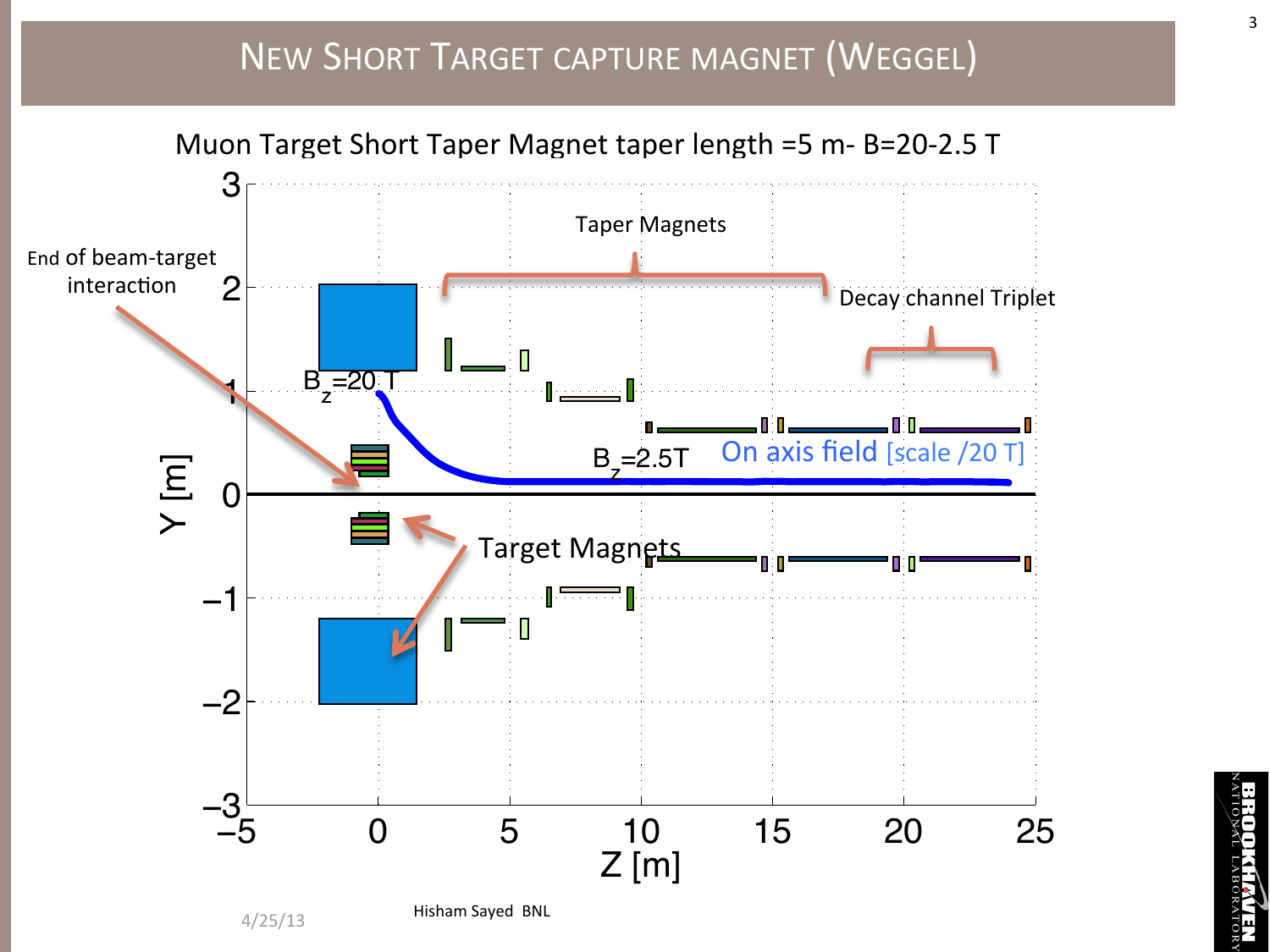## **NEW SHORT TARGET CAPTURE MAGNET (WEGGEL)**

Muon Target Short Taper Magnet taper length =5-7 m- B=20-1.5 & 2.5 T



Target SC Magnets Field Map

Field map calculated from coil current densities using Icool grid routine

Hisham Saved BNL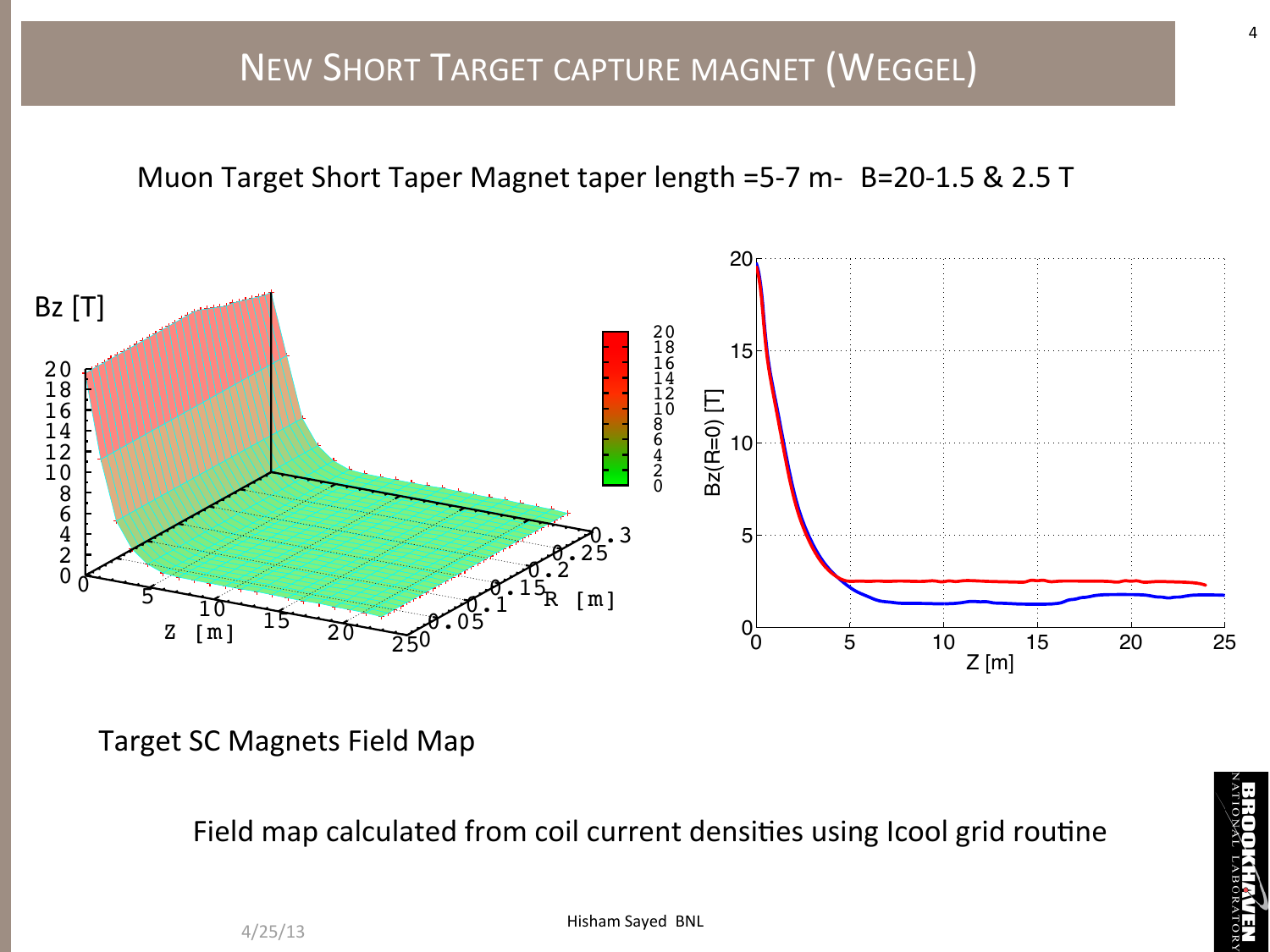# NEW DECAY CHANNEL MAGNET (WEGGEL)



### IDS120L20-1.5T 7m

| <b>Magnet</b> | Length [m] | Inner $R[m]$  | <b>Outer R [m]</b> | $J$ [A/mm <sup>2</sup> ] |
|---------------|------------|---------------|--------------------|--------------------------|
|               | 0.1850188  | $0.6^{\circ}$ | 0.6787956          | 47.1753792               |
|               | 3.7989294  | 0.6           | 0.6251143          | 47.1753792               |
| 3             | 0.1850188  | 0.6           | 0.6787956          | 47.1753792               |

#### Modified - IDS120L20-1.5T 7m

| <b>Magnet</b> | Length [m] | Inner $R[m]$ | <b>Outer R [m]</b> | $J$ [A/mm <sup>2</sup> ] |
|---------------|------------|--------------|--------------------|--------------------------|
|               | 0.19       | 0.6          | 0.68               | 47.18                    |
|               | 3.8        | 0.6          | 0.63               | 40.00                    |
|               | 0.19       | 0.6          | 0.68               | 47.18                    |

Hisham Sayed BNL